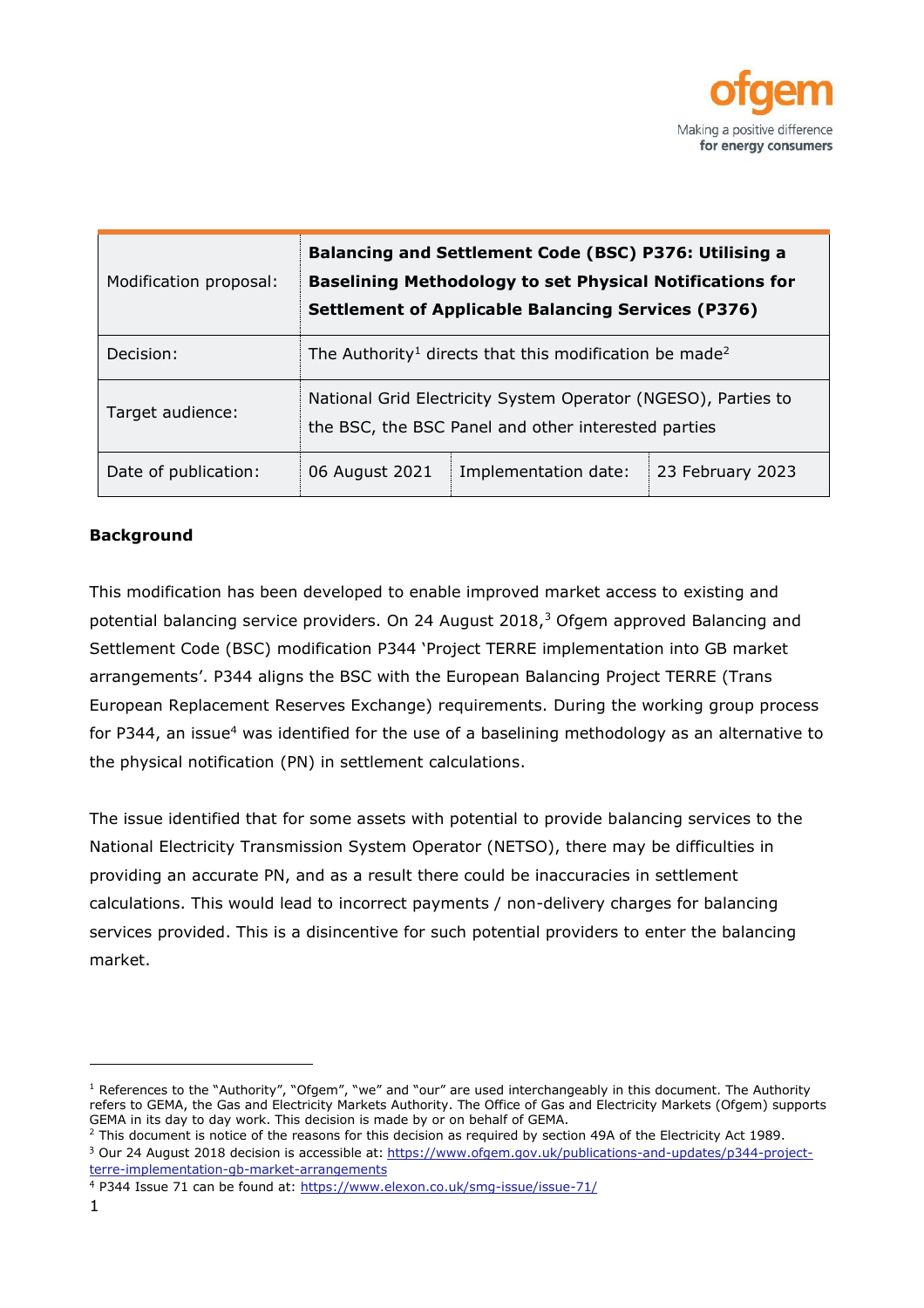

In addition, in accordance with Article 18 of the Commission Regulation (EU) 2017/2195 establishing a guideline on electricity balancing, <sup>5</sup> as amended by the Electricity Network Codes and Guidelines (Markets and Trading) (Amendment) (EU Exit) Regulations 2019 (the EBGL Regulation), $6$  NGESO was required to develop a proposal regarding the terms and conditions (T&Cs) for balancing service providers (BSPs) and balance responsible parties (BRPs). On 8 October 2019, $<sup>7</sup>$  we published our decision to confirm, upon satisfaction of certain conditions,</sup> that the T&Cs proposed by the ESO are the T&Cs required by Article 18 of the EBGL Regulation. On 25 June 2020, all the necessary conditions were met and the proposed T&Cs came into force in Great Britain. We note that the proposed legal text changes for BSC modification P376 include changes which affect the T&Cs.<sup>8</sup>

### **The modification proposal**

The proposed modification, raised by Enel Trade S.P.A (the Proposer) on 11 December 2018, allows recent historical metering data to set a baseline to be used as an estimate of energy flows that would be expected (at the site boundary point) under normal operating conditions. The baseline value calculated shall replace the final PN (FPN) used in settlement calculations to determine the extent to which an instructed balancing service was delivered. Essentially, this practice decouples the settlement calculation from the NETSO dispatch of balancing services: the NETSO will continue to use the FPN as a baseline for dispatch, and hence parties using the P376 solution will still be required to submit a FPN. However, for the purposes of establishing the extent to which the balancing service was delivered, the baseline value will be used instead, allowing the settlement calculation to be performed with increased accuracy. The Proposer believes that code objectives<sup>9</sup> (b), (c) and (e) are better facilitated by this change, and that there is a neutral impact on the other code objectives.

 $6$  The UK SI amendment of the EBGL Regulation is accessible at:

<sup>5</sup> Commission Regulation (EU) 2017/2195 of 23 November 2017 establishing a guideline on electricity balancing, The EBGL Regulation, came into force on 18 December 2017. Accessible at [https://eur-lex.europa.eu/legal](https://eur-lex.europa.eu/legal-content/EN/TXT/?uri=CELEX%3A32017R2195)[content/EN/TXT/?uri=CELEX%3A32017R2195](https://eur-lex.europa.eu/legal-content/EN/TXT/?uri=CELEX%3A32017R2195)

[https://assets.publishing.service.gov.uk/media/5c17d6b440f0b60c8d601a2c/ENC\\_Markets\\_and\\_Trading\\_SI.pdf](https://assets.publishing.service.gov.uk/media/5c17d6b440f0b60c8d601a2c/ENC_Markets_and_Trading_SI.pdf) <sup>7</sup> Our 8 October 2019 decision is accessible at: [https://www.ofgem.gov.uk/publications-and-updates/decision](https://www.ofgem.gov.uk/publications-and-updates/decision-transmission-system-operators-proposal-terms-and-conditions-related-balancing)[transmission-system-operators-proposal-terms-and-conditions-related-balancing](https://www.ofgem.gov.uk/publications-and-updates/decision-transmission-system-operators-proposal-terms-and-conditions-related-balancing)

 $8$  Mapping of EBGL Regulation Article 18 National Terms and Conditions requirements to the existing GB Electricity Market frameworks can be found at:<https://www.nationalgrideso.com/document/146936/download>

<sup>9</sup> Applicable BSC objectives are set out in standard condition C3(3) of NGESO's Transmission Licence, available here: [https://epr.ofgem.gov.uk/Content/Documents/Electricity%20transmission%20full%20set%20of%20consolidated%20](https://epr.ofgem.gov.uk/Content/Documents/Electricity%20transmission%20full%20set%20of%20consolidated%20standard%20licence%20conditions%20-%20Current%20Version.pdf) [standard%20licence%20conditions%20-%20Current%20Version.pdf](https://epr.ofgem.gov.uk/Content/Documents/Electricity%20transmission%20full%20set%20of%20consolidated%20standard%20licence%20conditions%20-%20Current%20Version.pdf)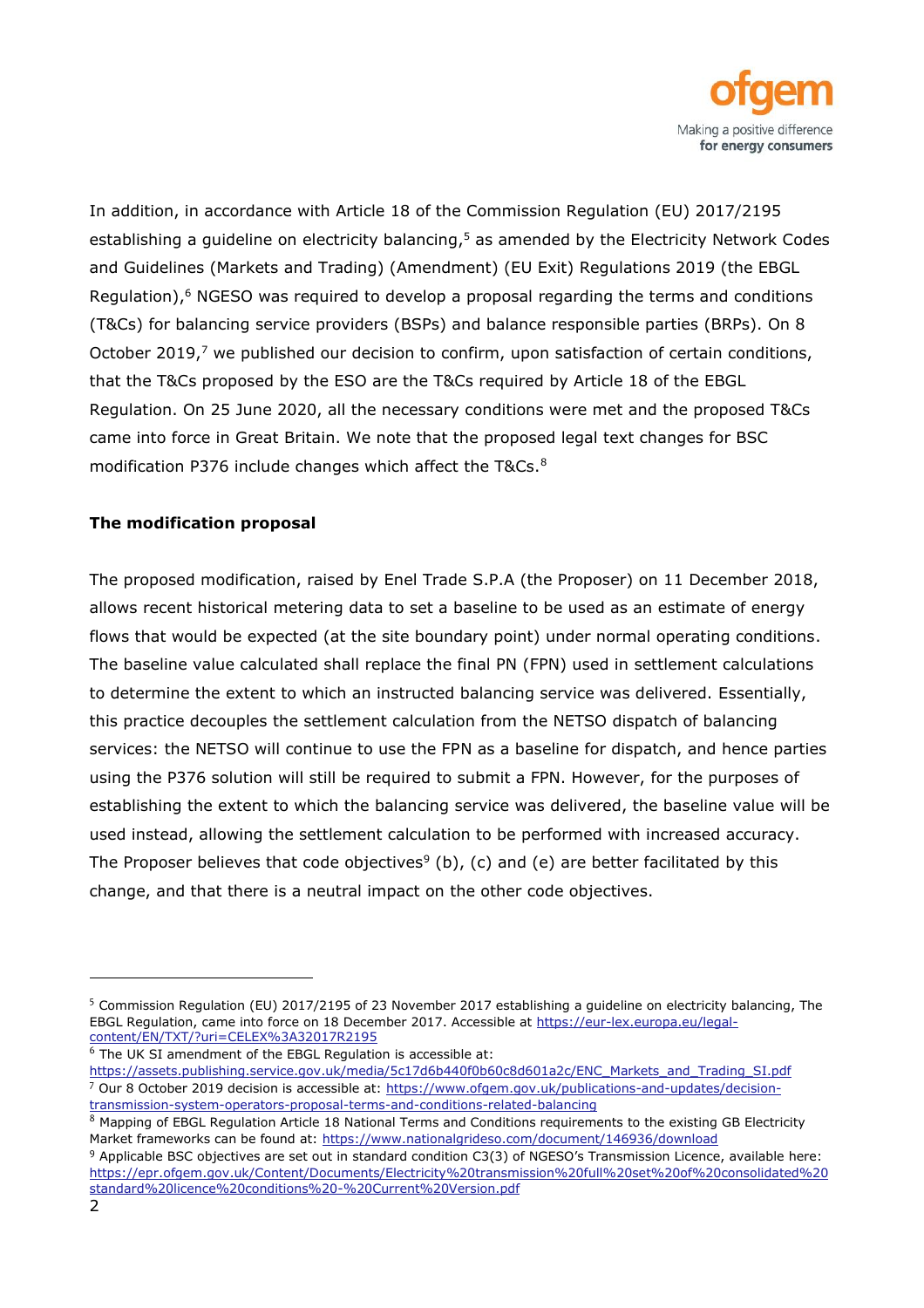

### **BSC Panel<sup>10</sup> recommendation**

At the BSC Panel meeting on 13 May 2021, a majority of the BSC Panel considered that P376 would better facilitate the BSC objectives and the Panel therefore recommended its approval. The BSC Panel agreed that BSC objectives (b), (c) and (e) are all better facilitated by the implementation of P376.

#### **Our decision**

We have considered the issues raised by the modification proposal and the Final Modification Report (FMR) dated 18 May 2021. We have considered and taken into account the responses to the industry consultation(s) which are attached to the FMR.<sup>11</sup> We have concluded that:

- implementation of the modification proposal will better facilitate the achievement of the applicable objectives of the BSC; and
- directing that the modification be made is consistent with our principal objective and statutory duties. 12

However, we find that the proposed legal text in Section S of the BSC erroneously places requirements on participants with metering systems which are not engaged in the baselining methodology insomuch as they would need to indicate the inactive status of their asset (it is also not clear what such a status would confer on these metering systems and how they would subsequently be treated).<sup>13</sup> We have discussed this with Elexon who have confirmed that the Proposer did not intend for the text to place this requirement on all metering systems – and that it only arose because of a simple drafting error. Hence we expect that the legal text will be updated through a modification to ensure that the setting of inactive status only applies to metering systems within baselined balancing mechanism units, as per the intention set out in the FMR.

<sup>&</sup>lt;sup>10</sup> The BSC Panel is established and constituted pursuant to and in accordance with Section B of the BSC and Standard [Special Licence Condition C3 of the Electricity Transmission Licence.](http://www.epr.ofgem.gov.uk/)

<sup>&</sup>lt;sup>11</sup> BSC modification proposals, modification reports and representations can be viewed on the **Elexon website**.

<sup>&</sup>lt;sup>12</sup> The Authority's statutory duties are wider than matters which the Panel must take into consideration and are detailed mainly in the Electricity Act 1989.

<sup>&</sup>lt;sup>13</sup> Refer to the proposed wording of sections  $10.1.3(i)$  and  $10.1A.2(f)$  of BSC Section S.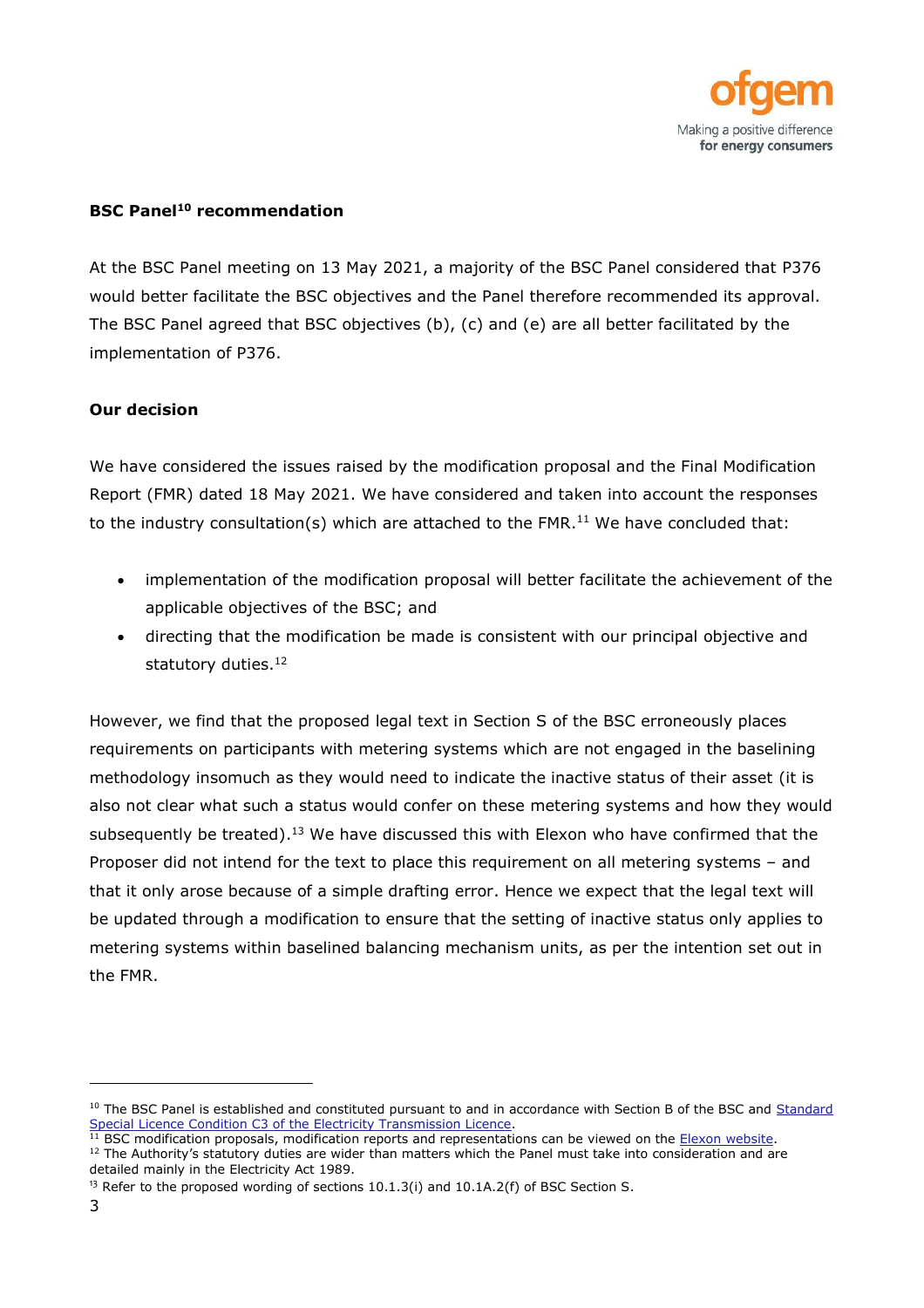

#### **Reasons for our decision**

We consider this modification proposal will better facilitate BSC objectives (b), (c), and (e), has a slight negative impact on objective (d), and has a neutral impact on the other applicable objectives. We believe that the modification has a net positive impact overall.

## *(b) the efficient, economic and co-ordinated operation of the national electricity transmission system*

The Proposer indicated that this modification would have a positive impact on objective (b) as it removes a barrier to entry for some parties to providing balancing services. With more parties able to provide balancing services, the NETSO can take more efficient and economic decisions when procuring such services. There was unanimous agreement from the working group with the Proposer that this is the case, and the Panel also agreed.

We agree that through the widening of participation and improvement of accuracy in settlement, this modification will better facilitate objective (b). Bringing more providers to the balancing market can increase the efficiency and co-ordination of the operation of the transmission system, enabling the NETSO to make optimised economic dispatch instructions.

# *(c) promoting effective competition in the generation and supply of electricity, and (so far as consistent therewith) promoting such competition in the sale and purchase of electricity*

The Proposer stated that this modification will have a positive impact on objective (c) as it encourages more participation in the market: with more participants able to confidently provide balancing services, competition is increased. The working group agreed unanimously with the Proposer. The Panel also agreed that there is a positive impact on objective (c) from this modification.

We agree that this modification has a positive impact on objective (c) as more parties will be enabled, and thus encouraged, to enter the market for provision of balancing services. The modification will improve the accuracy of payment for the services provided, and it is clear from the P376 consultation responses that parties feel that inaccuracy in settlement calculation has to date been a reason for certain parties not entering the market.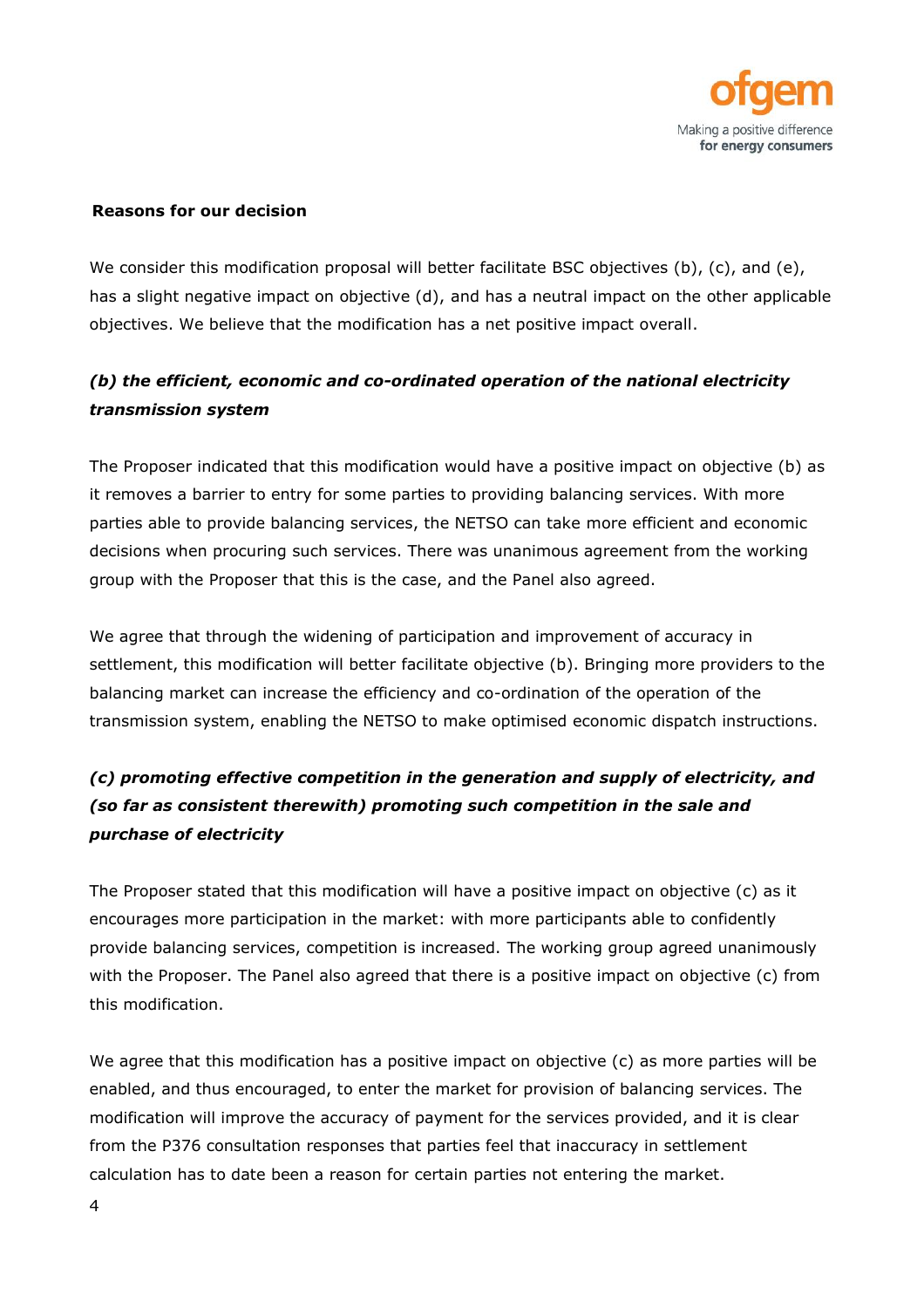

# *(d) promoting efficiency in the implementation and administration of the balancing and settlement arrangements*

The Proposer, working group and Panel all indicated that the impact on objective (d) is neutral.

We find that there is a slight negative impact on objective (d), in that this modification requires handling of additional data flows and identification of asset status (active / inactive). By decoupling the flows expected for settlement purposes (the baseline calculated value) from the FPN, there is some added complexity. We contend that this particularly applied to P376 due to the materiality of the processes introduced and the additional responsibility on participating parties and the supplier volume allocation agent regarding the steps required to attain the more accurate settlement calculations.

This negative impact is expected to be minimal as it should affect only those parties who choose to enter into settlement in this manner, and without this, they are less likely to enter into the market or are exposed to a risk of inaccurate payments when doing so. Therefore, on balance, the slight negative impact under objective (d) is offset by the benefits to objectives (b), (c) and (e).

This negative impact would be maximised under the erroneous legal wording submitted to us with the FMR, as it places additional requirements on the wider balancing services market. As outlined above, we expect the legal text to be modified to ensure that it aligns with the intention set out in the FMR.

# *(e) compliance with the Electricity Regulation and any relevant legally binding decision of the European Commission and/or the Agency*

The Proposer, with unanimous support of the working group, consider that there is a positive impact on objective (e). The modification supports the implementation of replacement reserve (RR) and the ability for all customers (or independent aggregators acting on their behalf) to participate in that market. Therefore, implementation of P376 will provide better for the intentions of TERRE and modification P344.